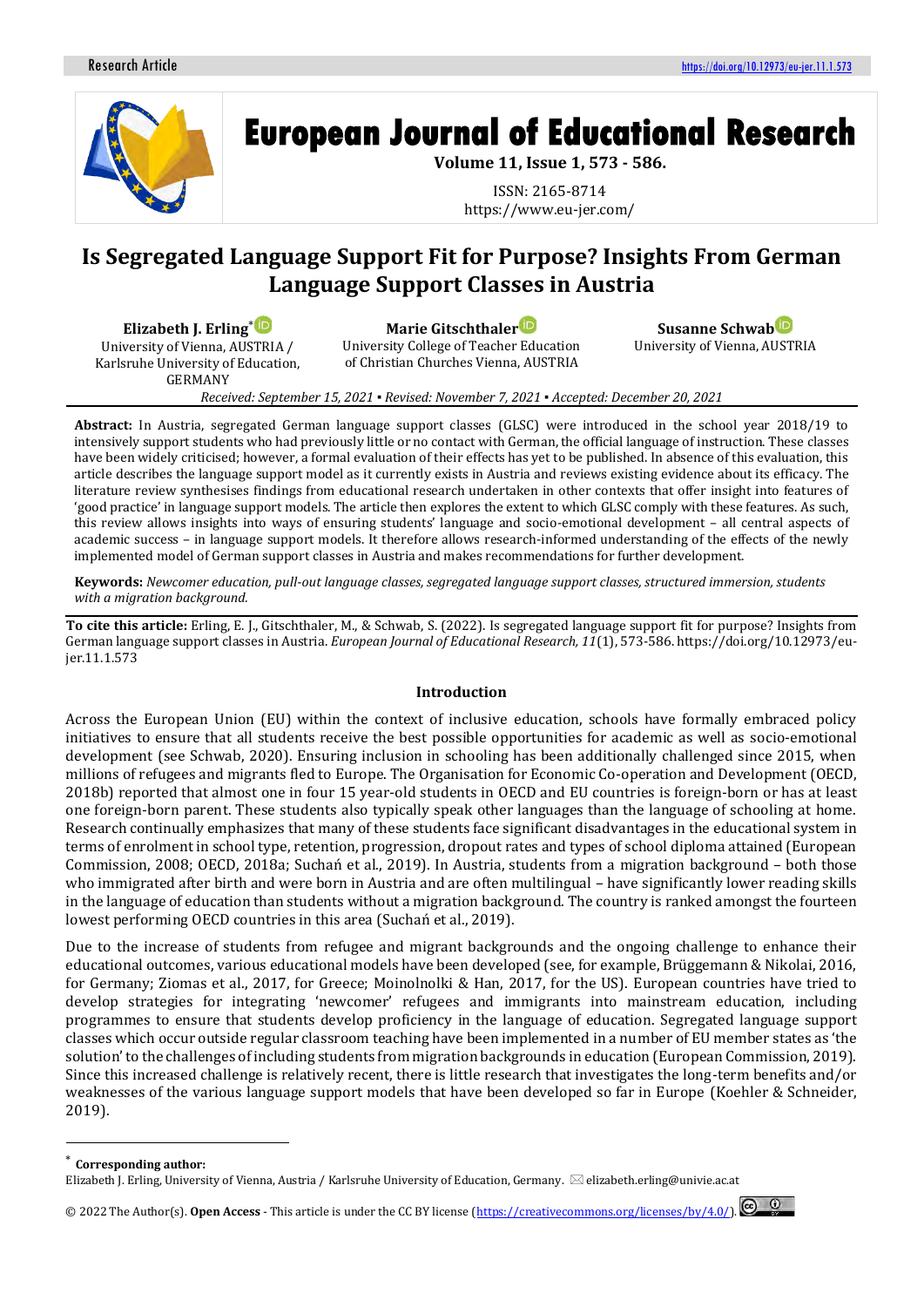In Austria, segregated German language support classes (GLSC) called *Deutschförderklassen* were introduced in the school year 2018/19. These classes aim to intensively support students who have had little or no previous contact with German, the language of instruction, outside of school. The introduction of these classes has been widely criticised by language learning specialists and educational researchers, as this model goes against research-informed notions of language education as well as the promotion of inclusion and emotional wellbeing in education (e.g., Döll, 2019; Müller & Schweiger, 2018; Schwab & Gitschthaler, 2021). In Austria, there has been a dearth of research dedicated to understanding the needs of multilingual students and the effectiveness of language support models. While a study on the former model was conducted (Opriessnig et al., 2019), it was published after the launch of the new support model and therefore not taken into account when reforming language support. Until now, no formal and thorough evaluation of the current language support classes has been published.

Further, as only one (untested) model of GLSC was implemented nationally, it has not been possible to evaluate its effects on students' academic and socio-emotional development using suitable research methods such as a control group design. In absence of an evaluation of the current GLSC, an alternative means of determining their effectiveness is urgently required. In order to fill this gap, this article sets out to answer the following research question: What do insights from existing evidence tell us about the efficacy of GLSC?

In order to answer this question, a review has been undertaken that draws on two main types of evidence: 1) existing research on the German support model in Austria and in other contexts where language support models for newcomers have been implemented, and 2) meta-studies, systematic reviews and highly respected international publications investigating features of well-designed and implemented language support programmes and findings from the decades of influential research evaluating structured immersion and dual language education models in a range of international contexts (e.g., Genesee et al., 2006; Thomas & Collier, 2017).

Following this, the article identifies features of 'good practice' in language support models which can be gleaned from state-of-the-art research in language and inclusive education, and explores the extent to which GLSC, as currently implemented, comply with these features. As such, this review allows insights into established means of ensuring students' language and socio-emotional development – all central aspects of academic success. It therefore allows an unprecedent understanding of the potential effects of the current model of GLSC in Austria, which need to be urgently understood in absence of empirical research being devoted to this issue.

# *Context: German Language Support Classes (GLSC, Deutschförderklassen) in Austria*

In the 2019/20 school year, almost 27% of the 1,135,519 students enrolled in schools in Austria had German as an additional language (GAL) – in the city of Vienna the proportion is about 53% (Statistik Austria, 2021). Students with GAL and from migration backgrounds face significant disadvantages in the Austrian educational system (Erling et al., 2020; Herzog-Punzenberger, 2017; Schreiner et al., 2020; Suchań et al., 2019). Based on Austria's low results in PISA 2018, the Austrian Court of Audit released a critique of the education system. In response, policymakers introduced a new model of GLSC (*Deutschförderklassen*) for students with beginning and emergent German language competences. According to the Government's website, the goal of the GLSC is:

the early and intensive learning of the language of instruction, German, so that these students can be taught together in the class as quickly as possible according to the curriculum of the respective school type and grade. (Federal Ministry of Education, Science and Research of Austria, 2019, authors' translation)

Since the 2018/19 school year, this model has been rolled out across Austria. It requires that head teachers interview newly enrolled students to find whether they have to take a standardised assessment (the MIKA-D†). While newcomer students are commonly selected for taking the test, it can be given to any new student, regardless of how long they have been living in Austria. In the assessment, students are introduced to varying stimuli (e.g., pictures, a finger puppet) which are designed to evoke specific spoken language responses. These responses are then evaluated according to indicators. Based on the results of this test, one of the following three scenarios ensues:

- 1. Students deemed to have sufficient language competences attend mainstream classes.
- 2. Students deemed to have emergent German language competences attend mainstream classes and receive additional language support for six hours per week in segregated "pull-out courses".
- 3. Students deemed to have no or beginning German language competences attend segregated GLSC for 15 hours per week in primary school or 20 hours per week in lower secondary school.

The recommended scenario can be extended for up to four semesters (i.e., two school years), depending on the student's progress. After the end of each semester, students receiving additional German support are given the same standardised assessment, with the results again determining which one of the possible scenarios will ensue: While students following scenario 2 who improve their test scores transfer into mainstream classes, students following scenario 3 either transfer

<sup>†</sup> MIKA-D, which is an acronym for *Messinstrument zur Kompetenzanalyse – Deutsch*[. https://www.bifie.at/mika-d/](https://www.bifie.at/mika-d/)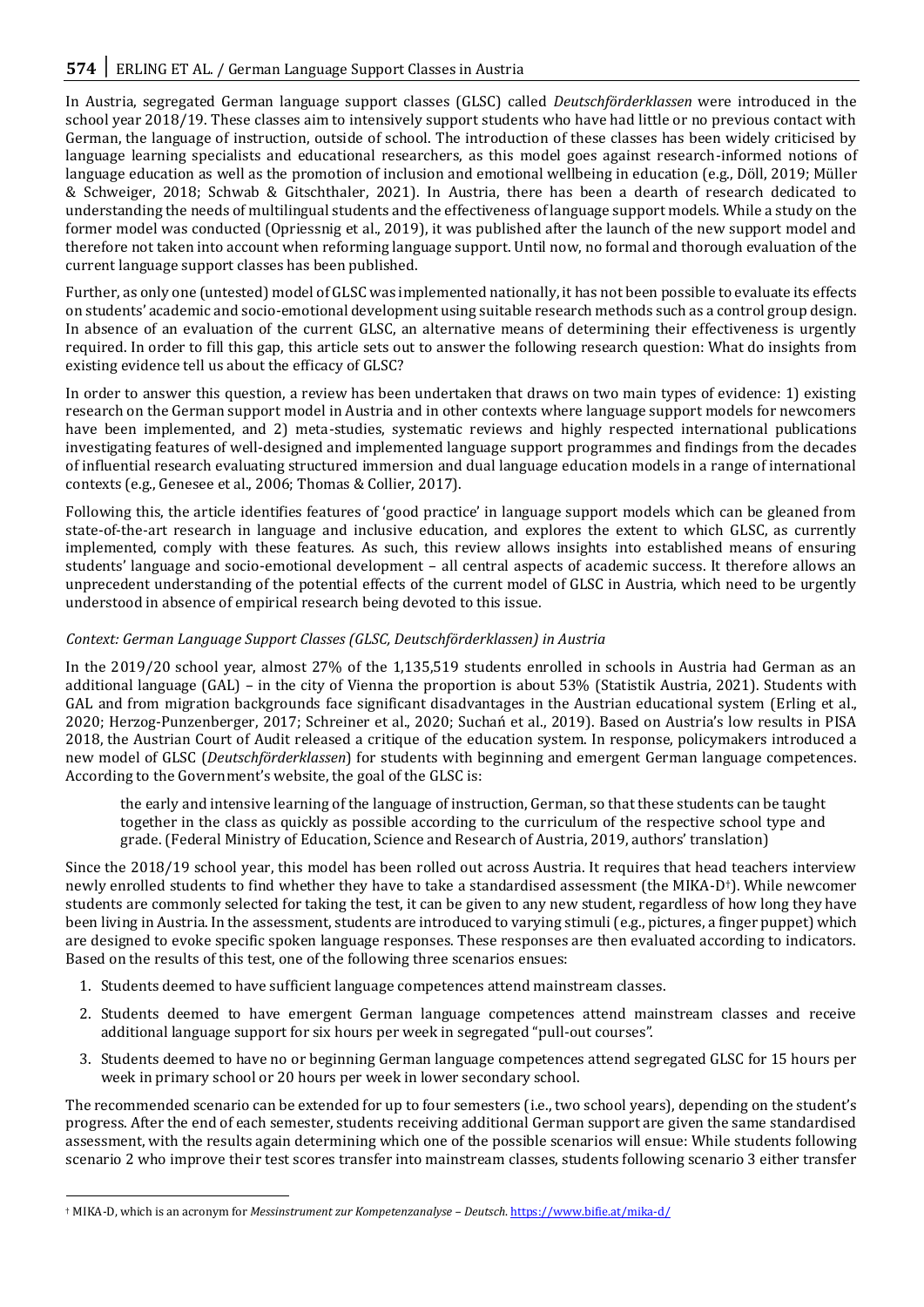into pull-out courses or mainstream classes, depending on their results. If students' test results following either scenario do not improve, they remain in the designated support model for at least another semester. Transitions into the mainstream classroom can only occur by the end of the winter term. Students who do not make the transition by then have to repeat the grade, which means that they will have a different teacher and classmates the following year, and will have to deal with the additional stigma that often accompanies grade repetition (Lessard et al., 2014).

### **Methodology**

Because a full evaluation of the current GLSC has yet to be undertaken, an alternative means of determining their effectiveness was required for this study. As a first step in compiling insights about the efficacy of GLSC, we undertook a literature review of existing research in this area, critically analysing and examining the main findings and themes central to this topic. We first reviewed the few studies that had already been conducted on the German support model in Austria (e.g., Opriessnig et al., 2019; Schwab et al., 2020), and also examined primary data giving insight into students' success within this model (e.g., Statistik Austria, 2019). As only a limited amount of research has been conducted in this area to date, the review was extended to include studies conducted in similar European contexts where language support models for newcomers have been implemented (e.g., Karakayalı et al., 2016; Nilsson & Bunar, 2016) as well as international reports and evidence-based policy briefs which compared different school arrangements and approaches to pedagogy for newcomer students (e.g., Crul, 2017; European Commission, 2019; Koehler & Schneider, 2019; UNESCO, 2019).

The second type of literature reviewed explored features of well-designed and implemented language support programmes synthesised from a number of meta-studies and systematic reviews in this area. Literature included in this part of the review had to be published fairly recently (i.e., since 2010) in highly respected channels and had to feature evidence-based recommendations (e.g., Faulkner-Bond et al., 2012). Falling into this category were seminal publications from the decades of research dedicated to evaluating structured immersion and dual language education models in a range of international contexts (e.g., Thomas & Collier, 2017). Insights from studies on dual language education undertaken in Austria and other German-speaking contexts are also included. Such studies indicate that, while far less commonly implemented than structured immersion, dual language education models offer much more potential not only with regard to language learning and academic attainment but also to inclusion and socio-emotional development. The review thus synthesises aspects of the dual education model that illustrate features of 'good practice' in any type of language support programme, relying on recommendations from state-of-the-art research and, where available, metastudies and systematic reviews on language-sensitive, inclusive education.

#### **Findings**

# *Insights From Existing Research on GLSC*

Insights into effectiveness of the GLSC can be drawn from the only existing study on the former language support models as it existed in Austria before 2019 (Opriessnig et al., 2019). This study, which focused on the school years 2016/17 and 2017/18, compared the two language support models that existed at that time: Either German support took place inclusively, i.e., within mainstream classrooms in so-called language support courses (*Sprachförderkurse*), or within segregated language starting groups (*Sprachstartgruppen*). Within both models, students received language support for 11 hours per week for a duration of a maximum of two years. This study did not find significant differences between the two models regarding their effects on students' German language abilities, indicating that separating students in pull-out courses is not required for successful language learning.

Further insights into the effectiveness of the German support courses can be gleaned from a large-scale study that explored primary and secondary school teachers' perceptions of the effects of German support courses during the first year of their implementation in 2019/20 (Gitschthaler et al., 2021; Resch et al., 2022). A total of 1,267 teachers from different school types (primary and secondary schools) in eight federal states in Austria who worked in schools that had introduced at least one German support class took part in the survey. Results showed that more than 80% of the participants would prefer an inclusive language support model to a segregated model. The new model of GLSC was rated (rather) negatively by more than half of the teachers surveyed. Among the reasons for teachers' negative perceptions of these classes were that they were under-resourced and that class sizes were too large. Currently, there is only one teacher per class and usually around 22 students. More than 96% stated that at least two teachers needed to be in the classroom. Further, teachers reported that, ideally, such classes should comprise a maximum of 16 students (see Gitschthaler et al., in press). Such findings corroborate results from interviews with teachers and school principals (Schweiger & Müller, 2021), which reveal the difficult circumstances that are linked to GLSC. Schools do not have adequate space to accommodate separate classes; the change between regular and support class brings unrest into the daily routine; and the heterogeneity of students' ages and German competences requires above-average teacher preparation and expertise. However, teachers also perceived advantages of the GLSC and some felt that students can be integrated more easily into mainstream classes after attending them because of the intensive German learning opportunities offered. Some also perceived segregated classes as a 'shelter' in which students are protected from being stigmatized as 'problem children'. Moreover, there were teachers who perceive positive effects of the model for students in mainstream classes, who are separated from students who are perceived to be 'hindering' their academic growth (Resch et al., 2022).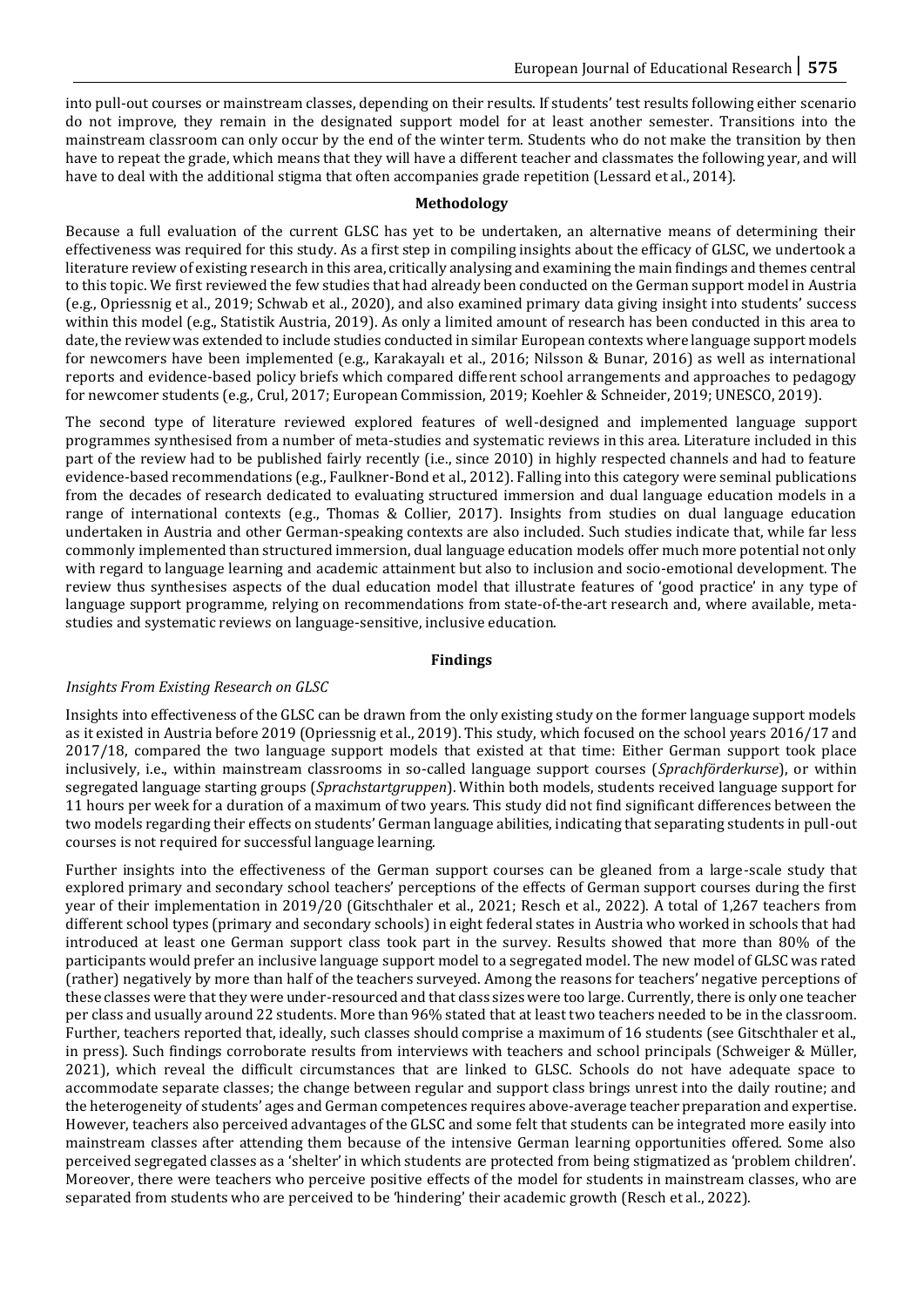Another means of assessing the effectiveness of the current GLSC is by examining the number of students who transition from GLSC into mainstream classes. An analysis of official data published by Statistik Austria (2019) shows that at the end of the school year 2018/19 (one year after the current model was introduced), only around 32% of the students in such classes made the transition to mainstream classes (Scenario 1). About half of the students (48%) were transferred to additional language support "pull-out courses" (Scenario 2). Around 16% continued in the GLSC (Scenario 3) and 4% dropped out of the school system all together (Statistik Austria, 2019). This suggests that the current model is not managing to support the transition to the mainstream classroom within one school year for the majority of students.

# *Findings From Research on Language Support Classes in Other European Contexts*

While there has yet to be substantial research investigating the impact of GLSC in Austria, similar language support models were evaluated in other European contexts, e.g., in Germany, the Netherlands and Sweden. Studies in this part of the review all deal with the question of whether it is possible to achieve inclusion of language minority students through education models in which students are excluded from the mainstream classroom. While this work provides relevant insight for the Austrian context, the studies focus primarily on the inclusion and language education of 'newcomers', and it is important to note that GLSC in Austria are not reserved for this category of student.

In research about newcomer education in Sweden, it has been found that, overall, including newcomer students in the mainstream classroom is the only way for education to truly reach its objective of inclusion, though it is acknowledged that this is often not the model followed in most schools. When students are segregated into pull-out classes, it is recommended that they have at least several school subjects with their mainstream class so that they maintain a connection to that group (Berglund, 2017). Separative models have been found not to encourage social interaction with majority language students, and to negatively influence students' performance in school since other subjects like mathematics or natural sciences are often neglected or only shallowly taught (Nilsson & Bunar, 2016). However, both inclusive and pull-out models can 'get it right' and 'wrong', depending on the support offered to students (Tajic & Bunar, 2020; cf., Terhart & von Dewitz, 2018). Just as separation can happen within the integrative setting of the mainstream classroom, sometimes it is easier to implement inclusive practices in the protective space of the excluding space of the pull-out class. Based on this, it is recommended that social and pedagogical provision is extended far beyond pull-out classes into the mainstream classroom (Nilsson & Axelsson, 2013; cf., Terhart & von Dewitz, 2018).

Also in the Netherlands, evidence about the effectiveness of language support classes for newcomers is ambiguous (Bilgili, 2019). There is a need for schools to actively promote social cohesion and cultivate a culture in which multiculturalism is valued in schools, as well as to develop expertise in support language development for newcomers. In exceptional situations, pull-out language support units have found to be advantageous; however, this is restricted to well-resourced, short-term selective models (Crul, 2017; Koehler & Schneider, 2019). In such situations, separate welcome or reception classes in which students learn the basics of the language of education before being incorporated into mainstream classes have been found to be beneficial. Short-term segregation can provide a sheltered environment for a limited period of time until students are ready to transition to mainstream classes, avoiding stigmatisation along the way. Once students have achieved a basic knowledge of the language of education, however, being in the mainstream classroom with proficient speakers of the language of education has been found to be essential for speeding up the learning process and reducing the possible negative outcomes of segregation (European Commission, 2019; Koehler & Schneider, 2019).

The success of short-term segregation seems to be the reasoning underpinning the 'Welcome Classes' designed in Germany for newcomer students. A review of this model has found that being placed for one or two years in these classes can be detrimental to school success, due to students often not having enough engagement with communicative speakers of the language of education and being perceived as a distinct group by those in mainstream classes (Karakayalı et al., 2016). Terhart and von Dewitz (2018) also found that segregating newcomer students into different classrooms, sometimes even in different buildings, has an exclusionary effect, having the potential to lead to social marginalisation within the school. Moreover, in this model, teachers are often ill-prepared, do not have appropriate qualifications and work outside the mainstream educational system on temporary contracts; moreover, there is a limited curriculum with no clear pathway of transition to mainstream classes (Gefäller, 2017; Karakayalı et al., 2016). A particular challenge is the ability to respond to students' psychological needs, and supporting them to develop their socio-emotional wellbeing (Koehler & Schneider, 2019).

The overwhelming message coming out of such research is that inclusive education models have the best potential for newcomer students– with short-term pull-out courses being a potential safe space option for newcomers for a limited period of time. However, for inclusion to be successful, there is a need for high quality teachers and support mechanisms to support the continued language and socio-emotional development of students in the mainstream classroom and beyond.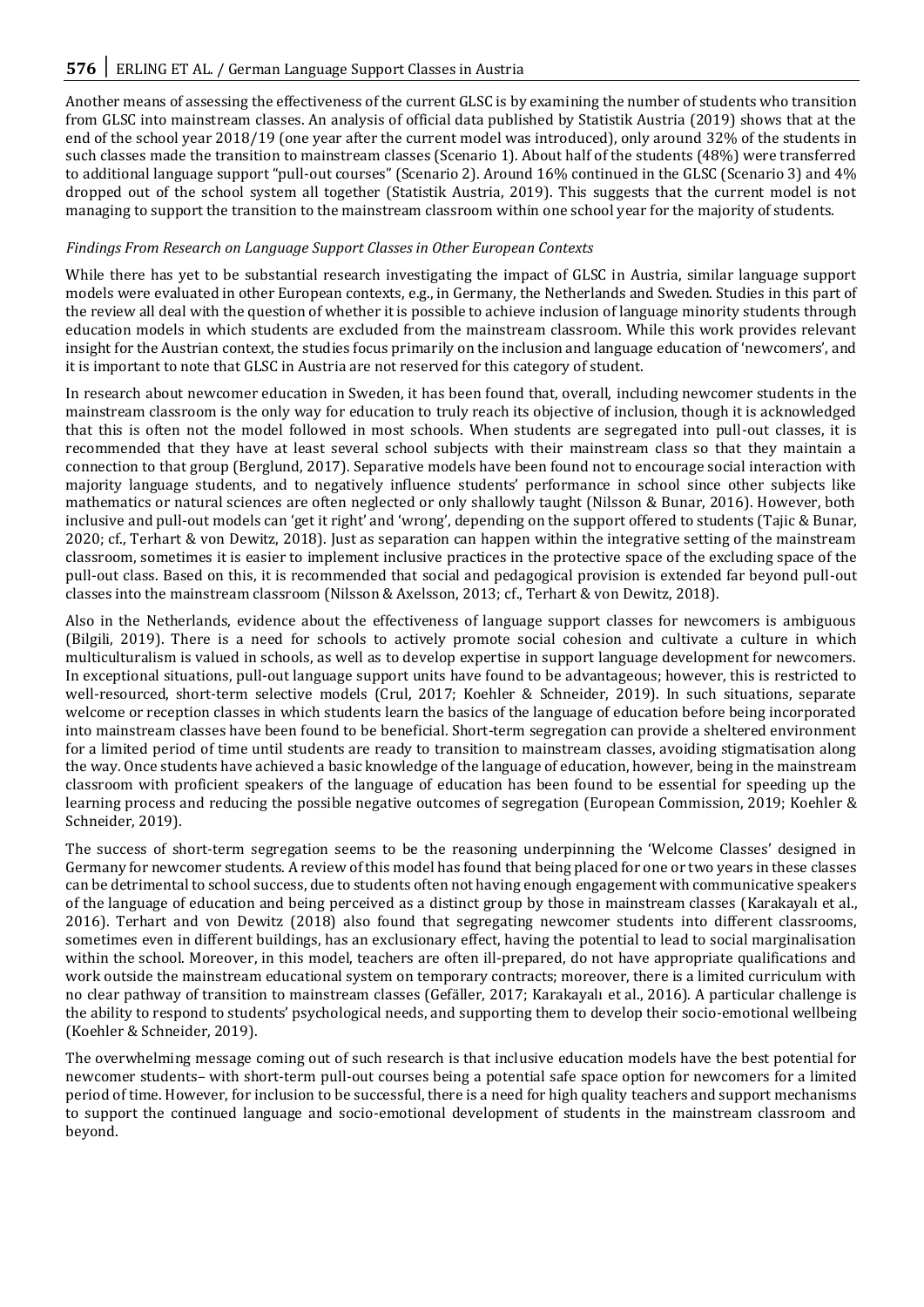# *Features of 'Good Practice' in Language Support Models*

The research reviewed so far suggests that GLSC as they currently exist are not achieving their goals, particularly with respect to inclusion. However, there is little information about the efficacy of the model in terms of language learning. Information on good practice in language education can be gleaned from research that has evaluated language education models in a range of international contexts. The two main language support models currently in use in Europe to transfer students into regular schooling are structured immersion and dual language education. Structured immersion best describes the current German support model and is the most common model of language support in the European Union, offered in 24 out of 27 member states (European Commission, 2019, p. 82). In this model, students with beginning skills in the language of instruction attend separate, "pull-out" language support classes (Baker, 2011: pp. 194). Language learners have an immersive experience with language support, so that they can learn the language of education rapidly and benefit from academic content instruction in mainstream classrooms. Lessons are typically based on the curriculum, with teachers using a simpler form of the language of instruction and students receiving language support. This pedagogical approach does not usually support the further development of students' home languages within school settings (Ray-Subramanian, 2011). In contrast is dual language education, which has as its goal that all students become fully bilingual and biliterate in the majority national language of education and a minority language. All students are together in one class and high-quality, curricular instruction is alternated between the languages. In such programmes, students are encouraged to maintain and further develop their home languages.

Seminal research on the effectiveness of different language support models on students' second language acquisition and academic performance in other subjects has been undertaken in the United Statues by Thomas and Collier, who have collected data on various models of language support for more than 30 years (e.g., Collier & Thomas, 2017; Thomas & Collier, 2002). The structured immersion model has been found to achieve some success with regard to promoting language and academic development. However, such programmes offer no guarantee that the language taught supports the development of curriculum knowledge. Moreover, structured immersion programmes promote the idea that once students move into the mainstream classroom, language development is complete and no further support is necessary, which has not been found to be the case. Empirical evidence suggests that sustained, integrated language support is needed, ideally from the pre-school to the upper-secondary level (Collier & Thomas, 2017; Crul, 2017; UNESCO, 2019). Thus, the long-term, integrated dual language education model has been found to be is far more effective than structured immersion for developing proficiency in the language of schooling, and this has been found to be the most powerful predictor of language minority student achievement (Collier & Thomas, 2017; Hofstetter, 2004). Only in this model have language minority students been found to achieve at the same or higher levels than their majority language peers – a finding replicated in studies and meta-analyses conducted in a range of global contexts (e.g., Baker, 2011; Cummins, 2000; Genesee et al., 2006; Lindholm-Leary & Hernandez, 2011). Importantly, dual language programmes have not only been found to be more beneficial for language minority students, but also for speakers of the dominant language, with students outperforming peers not in dual language programmes, regardless of ethnicity, socioeconomic status and special needs (Genesee et al., 2006; Lindholm-Leary & Genesee, 2014; Thomas & Collier, 2002).

In the German-speaking world, only a few dual language education models have been developed and evaluated (Gogolin et al., 2011; Möller et al., 2017). The evaluations that exist tend to corroborate the findings of Thomas and Collier (2002, 2017). In Hamburg, for example, in an effort to address increasingly multilingual student population and reduce the educational gap between students with a migration background and German-dominant peers, dual language primary school programmes were implemented in 2000. In these schools, classes are made up of language majority and language minority students and the national curriculum is delivered through both languages, with the goal of full bilingualism and biliteracy (with German-Portuguese, German-Italian, German-Spanish and German-Turkish). When evaluated, it was determined that six years of bilingual instruction were able to provide higher school outcomes independent of students' socioeconomic status, their families' educational attainment level and their individual cognitive abilities (Duarte, 2011). While there are no dual language programmes in Austria in which migration languages are taught, there are dual language schools in the federal state of Carinthia for German and the autochthonous language Slovene. Such programmes were initially developed for families interested in reviving their often 'lost' mother tongue but have also grown popular for students with low or no previous knowledge of Slovene, due to their prestige (Purkarthofer & Mossakowski, 2011). Evaluations have established that German-speaking students achieve a solid basis for Slovene as an additional language, which also supports their learning of further languages without negative impact on their German competence. In addition, Slovene-speaking students maintain or further develop their use of a heritage language and develop proficiency in German. Students with other home languages (e.g., Serbo-Croat-Bosnian) gain from learning Slovene, as it strengthens their language awareness and their path to German. Moreover, students' positive identities as multilinguals are strengthened (Purkarthofer & Mossakowski, 2011).

The overwhelming message emerging from this research synthesis is that dual language education is more effective than structured immersion with regard to language learning, school achievement, the development of positive self concepts and promoting inclusion. Despite this, it is much less likely to be implemented. The research reviewed has also found that, if properly implemented, certain features of the dual language education model can contribute to more effective results in any type of language support programme (European Commission, 2019; Faulkner-Bond et al., 2012). Those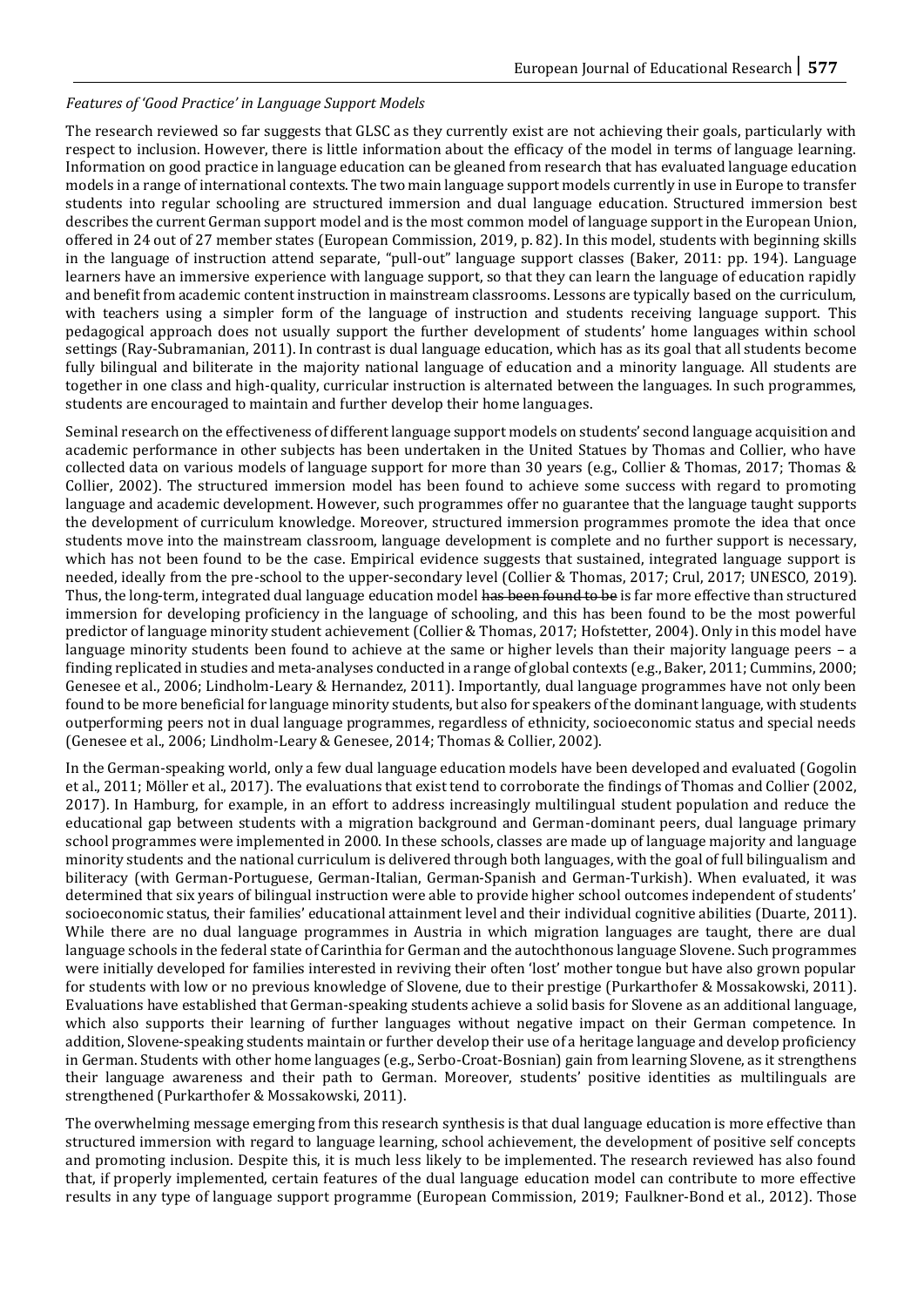features that seem most relevant to GLSC when considering the findings of research undertaken in Austria and in other newcomer education contexts are high quality language-aware teacher education, high quality language-focused instructional practice and promoting inclusion and socio-emotional development in and through language education, all of which are explored in more depth below, using findings from state-of-the-art research on language-supportive education.

#### *High quality, language-aware teacher education*

The implementation of high-quality inclusive language support requires extensive preparation of all teachers in initial and further teacher education, with them all having expertise in supporting language development (Wernicke et al., 2021). A full supply of teachers with qualifications to teach second-language learners in multilingual classrooms is required (Brisk & Kaveh, 2019). In addition, all teachers should be "linguistically responsive" (Lucas & Villegas, 2011), not only holding positive beliefs about multilingualism but also being prepared to use students' linguistic repertoires to improve their language development (García & Wei, 2013; Jessner & Allgäuer-Hackl, 2020). For this, teachers need basic knowledge of sociolinguistic and psycholinguistic theory. Further, they need a research-informed understanding of linguistic diversity as the norm (Blommaert, 2010) and a view of languages as dynamic and complex, with fluid boundaries between them and not as separate entities (May, 2013). This includes awareness of the hierarchies of language, the socio-political history of linguistic diversity and multilingualism, immigration history, language loss and/or language shift, and how these play out in educational systems (Duarte & Kirsch, 2020). This critical language awareness has been deemed necessary as, even in programmes where minority languages are promoted, it can be challenging to achieve bilingualism and biliteracy and combat powerful hegemonic ideologies that privilege the dominant language and ethnic groups (Flores & García, 2020; Hamman, 2018). To shift established hierarchies, teacher education programmes also need to actively recruit teachers who are models of multilingualism and represent language minorities (Melo-Pfeifer, 2018).

# *High quality, language-focused instructional practice and resources*

High quality instructional practice is central for determining students' success in any language support model (Faulkner-Bond et al., 2012; Irby et al., 2019). In fact, the success of dual language education can largely be attributed to the high quality instructional practice that scaffold students' learning appropriately (Thomas & Collier, 2017). The strongest programmes include both dedicated language instruction and specialized content instruction, for example drawing on pedagogies developed for content and language integrated learning (CLIL) (Ball et al., 2015; Coyle, 2007). In such programmes, learners learn the new language in context, through the learning of content knowledge, through social interaction with teachers and peers and through drawing on their full linguistic repertoire (Cummins, 2015; Erling, Clegg et al., 2021). Students are scaffolded through tasks in which they need to make sense of and form their own ideas about subject content, using new language, while also being introduced to (language) learning strategies so that they gradually become more independent learners who rely increasingly less on the teacher as the main holder of knowledge (van Kampen et al., 2017). Thus, teachers need to develop didactic methods based on constructivism and cognitive theory, learner-centred methods, active learning, cooperative and collaborative learning and communicative language teaching.

Central to high quality instructional practices are also translanguaging pedagogies, in which learners' multilingual repertoires can be used to raise outcomes of students who may not yet have full access to the language of instruction. Languages are used flexibly, so that students can draw on a wide range of linguistic resources to benefit content and language learning, rather than being limited to their emergent competence in the language of education (Duarte, 2019; Erling & Moore, 2021; García & Sylvan, 2011). This has the added benefit of valorising students' identities and positively influencing their socio-emotional development (Conteh, 2018; García-Mateus & Palmer, 2017). Learners whose translanguaging practices are legitimated often have higher learning motivation, are more psychologically centred and are more embedded in their culture and their community (García & Kleyn, 2016). Finally, these language-supportive instructional practices should be promoted not only in all subjects, but throughout primary and secondary level, accompanied by high-quality resources that are relevant to the national curriculum (European Commission, 2019).

#### *Promoting inclusion and socio-emotional development in and through language education*

Along with academic development, a further key task of language support models is to support students' socio-emotional development and inclusion at school. The global paradigm shift towards more inclusive education has resulted in increased focus on students' socio-emotional wellbeing (Schwab, 2020). Research conclusively demonstrates that peer relationships and social inclusion at school are key to students' development of a positive academic self-concept (Roseth et al., 2008; Wentzel et al., 2004) and emotional wellbeing (Amholt et al., 2020). Inclusion at school is also essential for students' language development, as it provides an authentic context for communication and identity development (Oxford, 1997).

While the relationship between various language support models and socio-emotional variables has so far not been thoroughly investigated, insights might be drawn from research comparing the outcomes of different support programs (special schools vs. inclusive settings) for students with special educational needs (SEN). Inclusive schools have been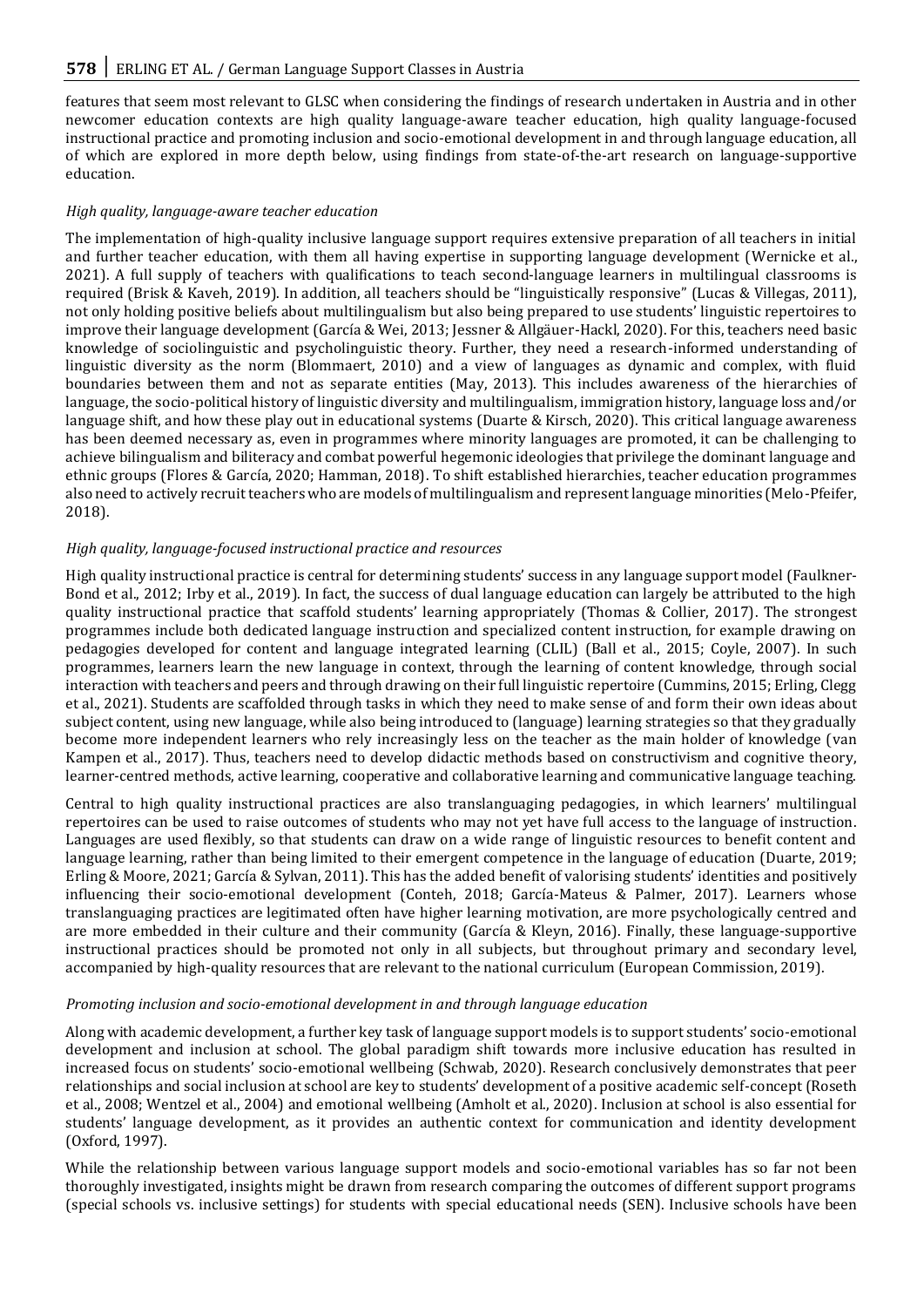found to provide a more enabling environment for the development of students' wellbeing (e.g., Venetz et al., 2010). However, students with SEN in inclusive settings often have a somewhat lower academic self-concept compared to those in special schools (Bear et al., 2002; Kocaj et al., 2014). This finding has been explained by the Big-Fish-Little-Pond effect (see e.g., Marsh et al., 2006), i.e., that the average achievement of peers influences a student's individual self-concept. Moreover, students with SEN within inclusive education are at risk of lower social inclusion (see e.g., Bossaert et al., 2013; Schwab, 2018a).

While at first glance such findings might seem to imply that inclusive settings offer a disadvantage, it should be considered that mechanisms of hidden exclusion, such as support of students with SEN in pull-out courses, might have had negative effects on all the variables mentioned. Moreover, these studies did not take into account the long-term societal benefits of inclusive education. Early integration and contact is essential for successful inclusive education and this is not possible in special schools or segregated classes. Inclusive education is essential for fostering friendship groups amongst students with and without SEN (see Schwab, 2018b) – which is also essential for students learning the language of instruction. The earlier that students learn about diversity and come into contact with peers with different characteristics (e.g., SEN, diverse language backgrounds, etc.), the more realistic their view of society and the more normal 'difference' becomes. Moreover, higher levels of intergroup conflict and prejudice are more likely to occur in school contexts where there is less contact between ethnic groups (Dajaeghere et al., 2012), and integrated models are more beneficial in terms of avoiding racial or ethnic discrimination and stereotyping (see e.g., Gatti et al., 2017). Such findings provide insights that can also be drawn on for language support models: Although inclusive models need to be carefully planned and monitored, with particular regard for students who are not 'mainstream', early and consistent inclusion holds the greatest potential for long-term integration.

#### **Discussion**

In the following, the extent to which GLSC conform to aspects of good practice established through the research synthesis above will be explored.

#### *High quality, language-aware teacher education*

As indicated by the studies reviewed above, high quality teacher education is required for teachers to meet the demands they face in GLSC. However, in Austria there is an established lack of focus on preparing teachers to work with multilingual learners in Austrian teacher education programmes (Cataldo-Schwarzl & Erling, 2022; Purkarthofer, 2016). In the most recent OECD Teaching and Learning International Survey (TALIS), only 31% of teachers in Austria stated that teaching in a multilingual environment was part of their initial teacher education. In particular, 63% of respondents did not feel well prepared at all, 22% felt reasonably prepared, and only 15% felt well prepared to teach multilingual learners (Höller et al., 2019). Schwab et al. (2020) found that only 38% of teachers who work in a German support class and 11% of regular class teachers had a specific qualification to teach students with German as second or foreign language. Many teachers (12.3% of teachers in German pull-out courses and 21.5% of teachers in GLSC) reported that they do not feel competent to teach students with emergent language skills (see also Opriessnig et al., 2019). This can be considered as highly problematic as literature shows that teachers' competences and self-efficacy beliefs are linked with students' outcomes (see e.g., Zee & Koomen, 2016). Moreover, linguistic diversity is not seen as a valuable resource for all teachers in GLSC (see e.g., Kast & Schwab, 2020; Resch et al., 2022), but rather as a burden, as has been found in many other educational contexts (Hall & Cunningham, 2020; Walker et al., 2004; Young, 2014). In recent research conducted with language teachers in Austria, none of them reported using multilingual strategies in their classrooms, which implies that this is not common practice (Erling et al., 2021). Thus, existing evidence suggests that teachers in GLSC are not sufficiently qualified to enact policy guidelines and to support the development of language as required of such programmes.

#### *High quality, language-focused instructional practice and resources*

That GLSC do not feature high quality instructional practice is suggested not only by the low numbers of trained teachers but also by the low number of students (32%) who transit into mainstream education after one year (Statistik Austria, 2019). The ineffectiveness of language support may also be related to the pull-out teaching context in which language instruction tends to be de-contextualised and non-content related (Schwab et al., 2020) – which goes against researchinformed principles of communicative language teaching (e.g., Savignon, 2002). While the courses are intended to ensure that students have access to curricular knowledge and languages, policy guidance offers that if students' language level is not sufficient for exploring curricular content, teachers should help the students reach this level by teaching basic German (Chancellery of the Republic of Austria, 2019). Findings suggest that this is more the rule than the exception. This is despite widely accepted evidence from decades of language learning research that confirms that languages are best learned in context (Lyster, 2007).

Furthermore, the classes do not allow for students to develop their German in an authentic context using the language communicatively and meaningfully with peers, as recommended in language education research (e.g., Paradis, 2009). Since students in GLSC are segregated from their mainstream classmates for 15 to 20 hours per week (out of a 25-30 hour school week), this prevents them from interacting with more linguistically proficient classmates (Schwab et al.,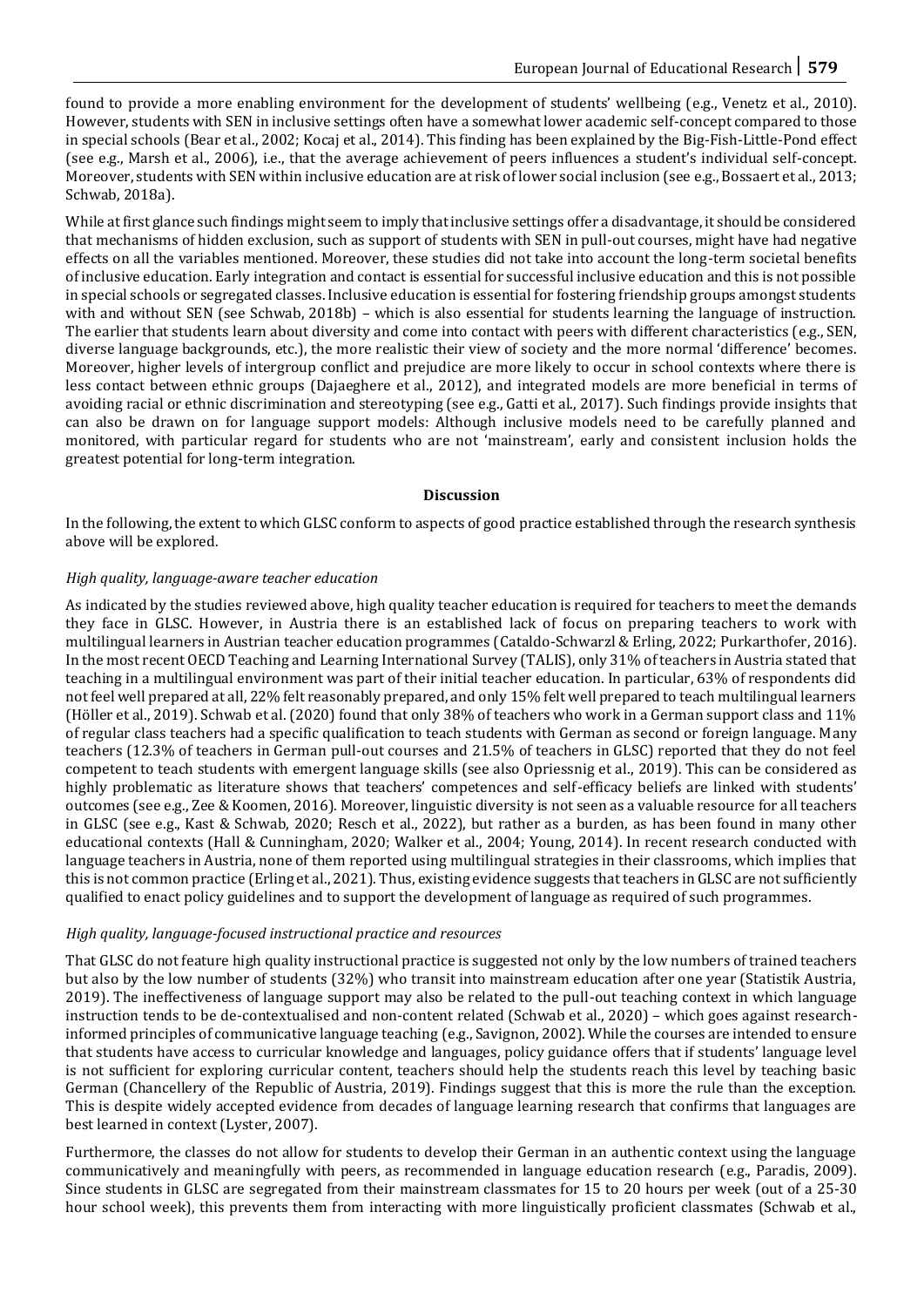2020). Regarding the duration of German language support, in general, it is limited to two years. Once students move into the mainstream classroom, there is little formal language support offered, which increases the chance that they repeat a grade or are diagnosed with SEN. In Austria, students with multilingual backgrounds are overrepresented amongst those diagnosed with SEN (see e.g., Mayrhofer et al., 2019).

#### *Promoting inclusion and socio-emotional development in and through language education*

Policy guidelines for GLSC state that learners should be prepared and motivated to engage with their classmates from the regular class (Chancellery of the Republic of Austria, 2019). However, teaching students with emergent competence in German in separate educational settings is argued to bear the risk of further disadvantaging them, limiting opportunities for social inclusion and language learning as well as learning progress (Herzog-Punzenberger et al., 2017), and their stigmatization as being "remedial" (Ovando et al., 2005). Students are nearly completely segregated from peers with higher competences in German and deprived of authentic communicative opportunities to establish meaningful relationships with students in the mainstream classrooms. Therefore, they are often considered outsiders in the mainstream classroom (see e.g., Schwab et al., 2020). Even if students in GLSC are able to make friends in their mainstream classes, it is likely that they will lose touch with them if they have to repeat a grade. They are often older than their classmates, so it can be difficult to fit in. Within GLSC, there is a lot of instability and high turn-over, and heterogeneous groups of students, so students have difficulty making lasting friendships (cf. Mensing, 2021). Overall, this leads to weak cohesion in the groups and students not being able to make deep connections to their teachers or peers. Thus, here too existing evidence suggests that the German support model fails to promote inclusion and students' socioemotional development effectively, which ultimately also limits their language learning and academic success.

#### **Conclusion**

International research on language support models in other contexts specifically show which factors can improve integration and language learning for language minority students: high quality, language-aware teacher education, high quality, language-focused instructional practice and the promotion of inclusion and socio-emotional development. While GLSC in Austria have not been rigorously evaluated, the existing evidence reviewed above suggests that they are not delivering in terms of these factors. Teacher education systems do not properly prepare teachers to work in this context. The classes do not equip students with the required German knowledge, nor do they support students' socio-emotional development or their inclusion at school. They also result in majority language students having decreased contact with students from other linguistic and cultural backgrounds. Though some studies have affirmed that short-term segregated models can achieve success when integrating newcomers into education, this is only the case when limited to a minimum period of time, when there is well-trained personnel, and where support in the language of education is still sustained once the transition to the mainstream classroom has been made (Koehler & Schneider, 2019). None of this is the case in Austria. Moreover, while short-term segregated language courses may be beneficial under these circumstances, GLSC in Austria are not reserved for newcomers: students who are longer term residents in Austria may also get tracked into them and can remain in them for up to two years, having serious negative effects of their academic self-concept and feelings of inclusion. The above review suggests that GLSC are likely to perpetuate rather than minimise disadvantage and exclusion, as it can be difficult for students to transition back into mainstream classes. Though implemented nationwide, the model goes against research-informed approaches in terms of both language support and socioemotional development.

Given the clear disadvantages of this language support model, the question can be asked why it was implemented in the first place. While answers to this question can only be surmised, societal beliefs and political agendas seem to play a key role. Students who are learning the majority language are often seen to be 'slowing' the pace of subject-matter learning. German-speaking parents may perceive a need to 'protect' their children by ensuring that they are in a learning environment where learners of German are excluded (cf. Gefäller, 2017). Indeed, in the current context, teachers in the mainstream classroom do not have the education or resources to individualise adequate support for linguistically diverse students, and so may struggle to support all their students. "Outsourcing" language learning to GLSC is perceived as an acceptable solution. However, as shown above, neither the resources nor the teacher education is currently provided to make this solution fit for purpose.

#### **Recommendations**

An appropriate model is required to successfully integrate students with GAL into Austrian schools and support their development of German, curricular knowledge and socio-emotional wellbeing. This model should be evidence-based and draw on good practice in language support and not on political ideologies and popular beliefs. Based on the above review, we make suggestions for recommendations for further research, teacher education and educational policy.

The implementation of GLSC in Austria was not guided by research nor was it preceded by a pilot study to test its appropriateness and effectiveness. Appropriate research and evaluation are required for an understanding of the academic, socio-emotional development of students in non-integrated GLSC. This would include the perspectives of the students and their parents. With regards to teacher education, all teachers should be highly qualified to support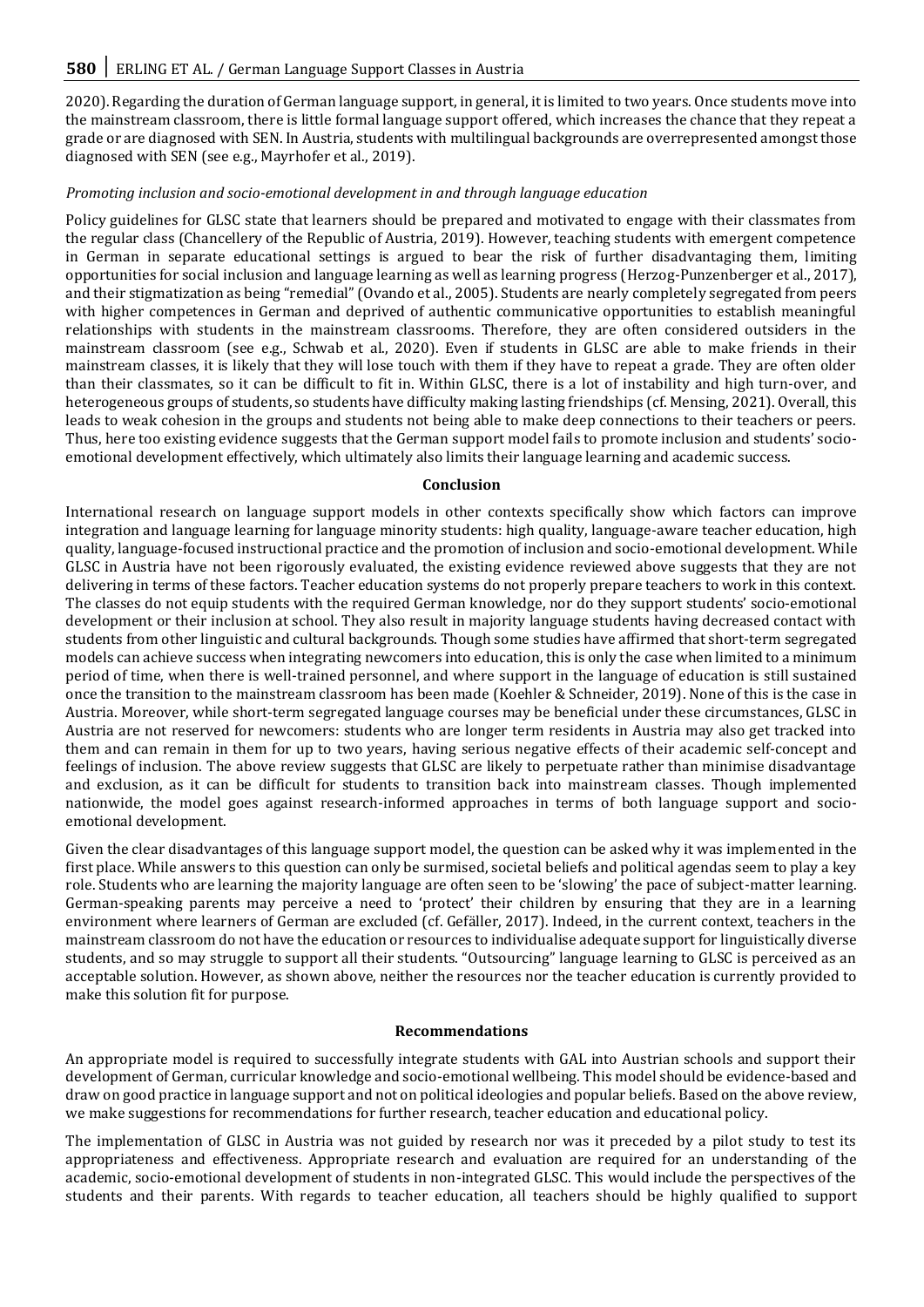linguistically and culturally diverse students to be found in Austrian classrooms, and feel responsible for ensuring educational equity. This requires innovations in teacher education, which – in turn – must be research-informed. Urgently required are insights into what instructional practices – and the extent to which multilingual practices – can support the development of language and curricular content for German learners. Different options should be considered for newcomer students and those with emergent proficiency who are long-term residence. There is a need for research which provides better understandings of how to support language and literacy development, especially for learners with interrupted education, from families with less experience of formal education, and for multilingual learners with special educational needs. Better understandings of appropriate models for supporting socio-emotional and positive academic self-concept for minority language students, and how teachers can be prepared for this, are required.

At the level of policy, schools need to be well resourced, so that teachers are supported by well-trained professionals *in* the mainstream classroom and students do not have to be segregated to be served with individualised, meaningful instruction. 'Good practice' features of dual language education models could be drawn on in the re-conceptualization and implementation of GLSC. This would also require mother tongue education programmes to be more widely available and integrated into the formal curriculum in order to raise their status and quality. Further consideration of appropriate assessment types that take into account students' multilingualism are required, as well as further evaluation of the MIKA-D as an appropriate assessment instrument for multilingual development (see Schwab & Gitschthaler, 2021).

#### **Limitations**

This study has the obvious shortcoming that it has not been informed by original empirical investigation of the current German support models. Such research has not yet been made a national priority. In absence of this, this study has sought to provide insights into the efficacy of the current model in order to show that it requires urgent rethinking in order to get closer to achieving social justice in education multilingual students from migration backgrounds.

# **Acknowledgements**

We would like to thank our students who have explored German and mother tongue language classes in their projects, for example Nicole Gerdl and Michael Mensing.

# **Authorship Contribution Statement**

Erling: Conceptualization, design, analysis, writing. Gitschthaler: Conceptualization, design, analysis, writing. Schwab: Conceptualization, design, analysis, writing.

#### **References**

- Amholt, T. T., Dammeyer, J., Carter, R., & Niclasen, J. (2020). Psychological well-being and academic achievement among school-aged children: A systematic review. *Child Indicators Research*, *13*, 1523–1548. <https://doi.org/10.1007/s12187-020-09725-9>
- Baker, C. (2011). *Foundations of bilingual education and bilingualism*. Multilingual Matters.
- Ball, S. J., Kelly, K., & Clegg, J. (2015). *Putting CLIL into practice*. Oxford University Press.
- Bear, G. G., Minke, K. M., & Manning, M. A. (2002). Self-concept of students with learning disabilities: A meta-analysis. *School Psychology Review, 31*(3), 405–427. <https://doi.org/10.1080/02796015.2002.12086165>
- Berglund, J. (2017). *Education policy: A Swedish success story? Integration of newly arrived students into the Swedish school system*. Friedrich Ebert Stiftung.<https://library.fes.de/pdf-files/id/ipa/13259.pdf>
- Bilgili, Ö. (2019). *Policy approaches to integration of newly arrived immigrant children in schools: The case of the Netherlands* (OECD Education Working Paper No. 206).<https://bit.ly/3dnNvdW>
- Blommaert, J. (2010). *The sociolinguistics of globalization.* Cambridge University Press. <https://doi.org/10.1017/CBO9780511845307>
- Bossaert, G., Colpin, H., Pijl, S. J., & Petry, K. (2013). Truly included? A literature study focusing on the social dimension of inclusion in education. *International Journal of Inclusive Education*, *17*(1), 60–79. <https://doi.org/10.1080/13603116.2011.580464>
- Brisk, M., & Kaveh, Y. M. (2019, April 26). *Teacher education for bi/multilingual students.* Oxford Research Encyclopedia of Education.<https://doi.org/10.1093/acrefore/9780190264093.013.280>
- Brüggemann, C., & Nikolai, R. (2016). *Das Comeback einer Organisationsform: Vorbereitungsklassen für neu zugewanderte Kinder und Jugendliche* [The comeback of a form of organization: Preparatory classes for newly immigrated children and adolescents]. Friedrich-Ebert-Stiftung[. https://bit.ly/2ZYG9KB](https://bit.ly/2ZYG9KB)
- Cataldo-Schwarzl, L., & Erling, E. J. (2022). Supporting a shift in stance about translanguaging pedagogies: Insights from a teacher-researcher collaboration in Vienna. In Z. Tian and L. Shepard-Carey (Eds.), *(Re)Imagining the Future of*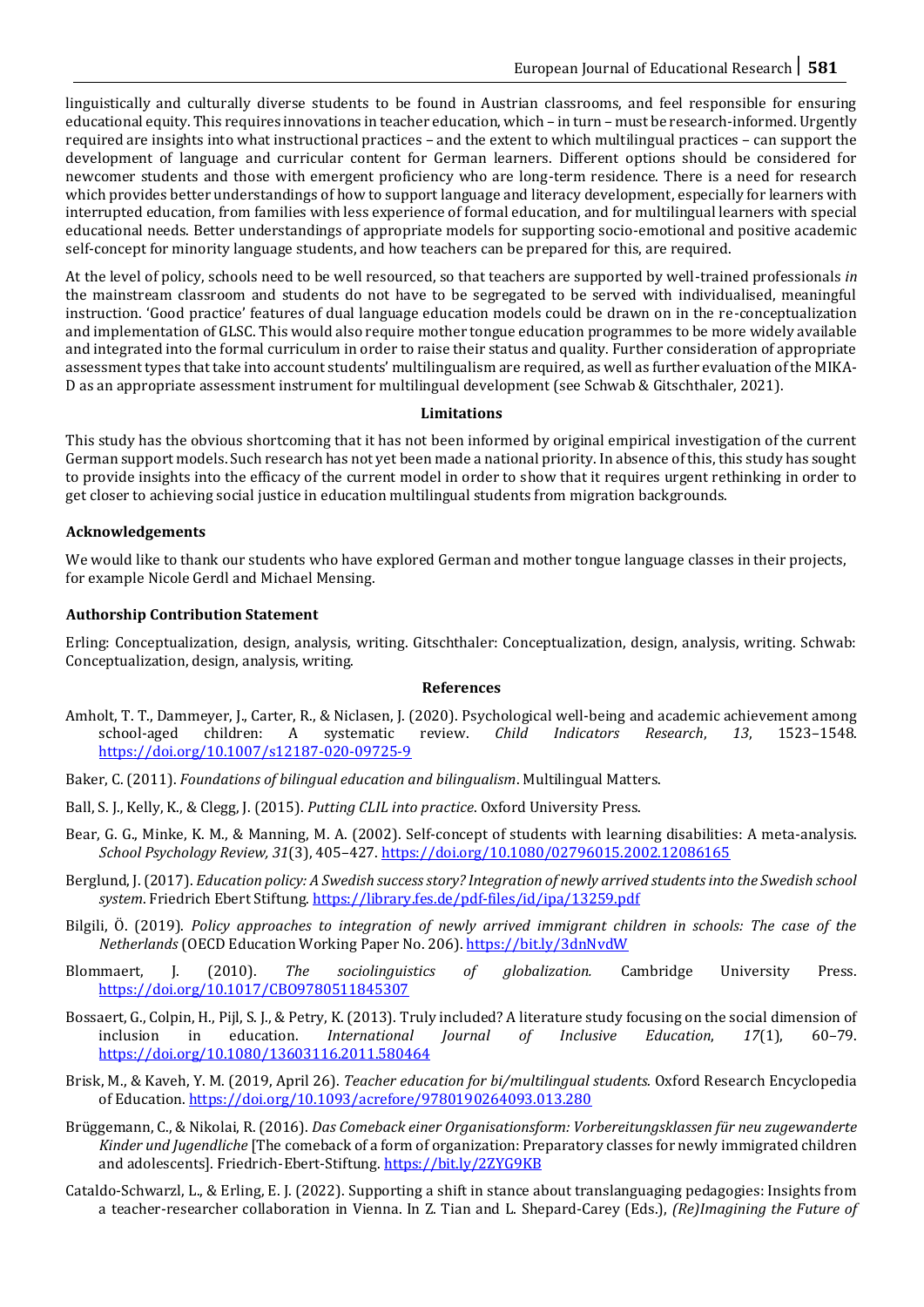*Translanguaging Pedagogies in Classrooms through Researcher-Practitioner Collaboration*. Multilingual Matters. Manuscript in preparation.

- Chancellery of the Republic of Austria [Bundeskanzleramt Republik Österreich]. (2019). *Bundesgesetzblatt für die Republik Österreich* [Federal law gazette for the Republic of Austria][. https://bit.ly/3DwuOiC](https://bit.ly/3DwuOiC)
- Collier, V. P., & Thomas, W. P. (2017). Validating the power of bilingual schooling: Thirty-two years of large-scale, longitudinal research. *Annual Review of Applied Linguistics*, *37*, 203–217. <https://doi.org/10.1017/S0267190517000034>
- Conteh, J. (2018). Translanguaging as pedagogy: A critical review. In A. Creese, & A. Blackledge (Eds.), *The Routledge handbook of language and superdiversity: An interdisciplinary perspective* (pp. 473-487)*.* Routledge*.*  <https://doi.org/10.4324/9781315696010>
- Coyle, D. (2007). Content and language integrated learning: Towards a connected research agenda for CLIL pedagogies. *International Journal of Bilingual Education and Bilingualism*, *10*(5), 543–562.<https://doi.org/10.2167/beb459.0>
- Crul, M. (2017). *Refugee children in education in Europe. How to prevent a lost generation?* SIRIUS Network Policy Brief Series.<https://bit.ly/3y1Bp3p>
- Cummins, J. (2000). *Language, power, and pedagogy: Bilingual children in the crossfire*. Multilingual Matters. <https://doi.org/10.21832/9781853596773>
- Cummins, J. (2015). How to reverse a legacy of exclusion? Identifying high-impact educational responses. *Language and Education*, *29*(3), 272–279.<https://doi.org/10.1080/09500782.2014.994528>
- Dajaeghere, Y., Hooghe, M., & Claes, E. (2012). Do ethnically diverse schools reduce ethnocentrism? A two-year panel study among majority group late adolescents in Belgian schools. *International Journal of Intercultural Relations*, *36*(1), 108-117. <https://doi.org/10.1016/j.ijintrel.2011.02.010>
- Döll, M. (2019). Perspektive Migrationsgesellschaft: Sprachassimilativer Habitus in Bildungsforschung, Bildungspolitik und Bildungspraxis [Migration society perspective: Language assimilative habitus in educational research, policy and practice]. *ÖDaF-Mitteilungen*, *35*, 19-26.<https://doi.org/10.14220/odaf.2019.35.1.191>
- Duarte, J. (2011). Migrants' educational success through innovation: The case of the Hamburg bilingual schools. *International Review of Education*, *57*, 631–649. <https://doi.org/10.1007/s11159-011-9251-7>
- Duarte, J. (2019). Translanguaging in mainstream education: A sociocultural approach. *International Journal of Bilingual Education and Bilingualism*, *22*(2), 150–164[. https://doi.org/10.1080/13670050.2016.1231774](https://doi.org/10.1080/13670050.2016.1231774)
- Duarte, J., & Kirsch, C. (2020). Multilingual approaches for teaching and learning. In C. Kirsch, & J. Duarte (Eds.), *Multilingual approaches for teaching and learning: From acknowledging to capitalising on multilingualism in European mainstream education* (pp. 1-12). Routledge[. https://doi.org/10.4324/9780429059674-1](https://doi.org/10.4324/9780429059674-1)
- Erling, E. J., Clegg, J., Rubagumya, C. M., & Reilly, C. (Eds.). (2021). *Multilingual learning and language supportive pedagogies in Sub-Saharan Africa*. Routledge[. https://doi.org/10.4324/9781003028383](https://doi.org/10.4324/9781003028383)
- Erling, E. J., Foltz, A., & Wiener, M. (2021). Differences in English teachers' beliefs and practices and inequity in Austrian English language education: Could plurilingual pedagogies help close the gap? *The International Journal of Multilingualism*, *18*(4), 570-585[. https://doi.org/10.1080/14790718.2021.1913170](https://doi.org/10.1080/14790718.2021.1913170)
- Erling, E. J., & Moore, E. (2021). Introduction- Socially just plurilingual education in Europe: Shifting subjectivities and practices through research and action. *The International Journal of Multilingualism*, *18*(4), 523-533. <https://doi.org/10.1080/14790718.2021.1913171>
- Erling, E. J., Radinger, S., & Foltz, A. (2020). Understanding low outcomes in English language education in Austrian middle schools: The role of teachers' beliefs and practices. Advance online publication. *Journal of Multilingual and Multicultural Development*,<https://doi.org/10.1080/01434632.2020.1829630>
- European Commission. (2008). *Education and Migration: Strategies for integrating migrant children in European schools and societies.* NESSE and European Commission Education & Culture DG.<https://bit.ly/3e7C4az>
- European Commission. (2019). *Integrating students from migrant backgrounds into schools in Europe: National policies and measures. Eurydice report*. Publications Office of the European Union.<https://bit.ly/3xW9eTs>
- Faulkner-Bond, M., Waring, S., Forte, E., Crenshaw, R. L., Tindle, K., & Belknap, B. (2012). *Language instruction educational programs (LIEPs): A review of the foundational literature*. U.S. Department of Education, Office of Planning, Evaluation and Policy Development*.* <https://bit.ly/3qcwedt>
- Federal Ministry of Education, Science and Research of Austria [Bundesministerium für Bildung, Wissenschaft und Forschung]. (2019). *Der muttersprachliche Unterricht in Österreich: Statistische Auswertung für das Schuljahr*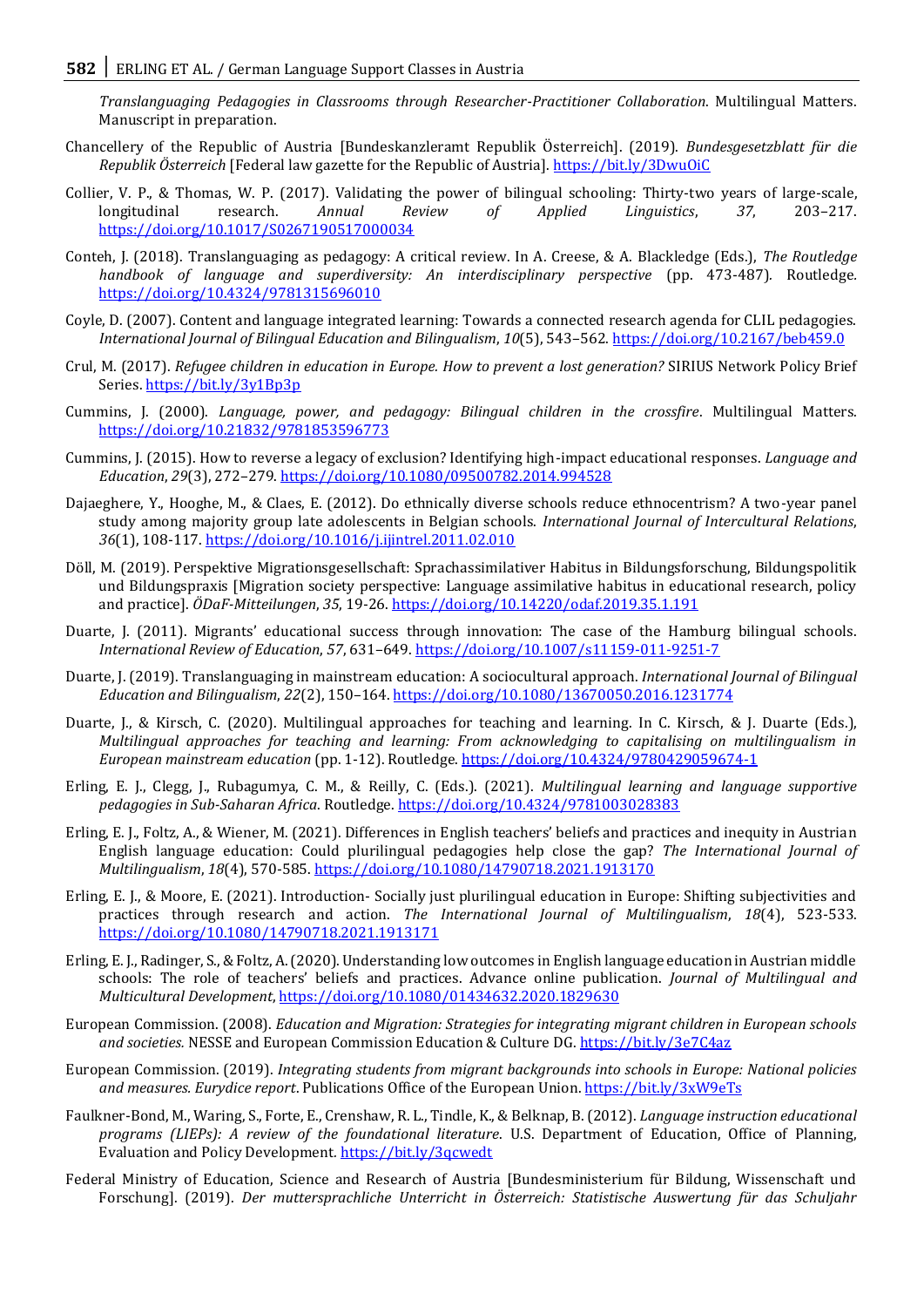*2017/18*. Informationsblatt zum Thema Migration und Schule [Mother-tongue teaching in Austria: Statistical evaluation of the school year 2017/18. Information sheet on the topic of migration and school]. <https://bit.ly/3lD7Ksk>

- Flores, N., & García, E. S. (2020). Power, language, and bilingual learners. In N. S. Nasir, C. D. Lee, R. Pea, & M. McKinney de Royston (Eds.), *Handbook of the cultural foundations of learning* (pp. 178-192). Routledge. <https://doi.org/10.4324/9780203774977-12>
- García, O., & Kleyn, T. (2016). A translanguaging educational project. In O. García & T. Kleyn (Eds.), *Translanguaging with multilingual students. Learning from Classroom Moments* (pp. 34-54)*.* Routledge. <https://doi.org/10.4324/9781315695242>
- García, O., & Sylvan, C. E. (2011). Pedagogies and practices in multilingual classrooms: Singularities in pluralities. *Modern Language Journal*, *95*(3), 385–400.<https://doi.org/10.1111/j.1540-4781.2011.01208.x>
- García, O., & Wei, L. (2013). *Translanguaging: Language, bilingualism and education*. Palgrave. <https://doi.org/10.1057/9781137385765>
- García-Mateus, S., & Palmer, D. (2017). Translanguaging pedagogies for positive identities in two-way dual language bilingual education. *Journal of Language, Identity & Education*, *16*(4), 245–255. <https://doi.org/10.1080/15348458.2017.1329016>
- Gatti, G., Irazuzta, I., & Martínez, M. (2017). When school meets the other: Intercultural policies in the Basque inclusive school. *Patterns of Prejudice*, *51*(1), 89-110. <https://doi.org/10.1080/0031322X.2016.1274157>
- Gefäller, L. (2017). *Language learning for migrant children in Germany: Separate or inclusive?* The Migrationist. <https://bit.ly/3H21hQe>
- Genesee, F., Lindholm-Leary, K., Saunders, W. M., & Christian, D. (2006). *Educating English language learners: A synthesis of research evidence*. Cambridge University Press[. https://doi.org/10.1017/CBO9780511499913](https://doi.org/10.1017/CBO9780511499913)
- Gitschthaler, M., Kast, J., Corazza, R., & Schwab, S. (2021). Inclusion of multilingual students: Teachers' perceptions on language support models. *International Journal of Inclusive Education*. Advance online publication. <https://doi.org/10.1080/13603116.2021.2011439>
- Gogolin, I., Dirim, I., Klinger, T., Lange, I., Lengyel, D., Michel, U., Neumann, U., Reich, H., Roth, H.-J., & Schwippert, K. (2011). *Förderung von Kindern und Jugendlichen mit Migrationshintergrund (FörMig): Bilanz und Perspektiven eines Modellprogramms* [Supporting children and adolescents with a migration background: Balance and perspectives of a model program]. Waxmann.
- Hall, C. J., & Cunningham, C. (2020). Educators' beliefs about English and languages beyond English: From ideology to ontology and back again. *Linguistics and Education*, *57*, 1-14.<https://doi.org/10.1016/j.linged.2020.100817>
- Hamman, L. (2018). Translanguaging and positioning in two-way dual language classrooms: A case for criticality. *Language and Education*, *32*(1), 21-42.<https://doi.org/10.1080/09500782.2017.1384006>
- Herzog-Punzenberger, B. (2017). *Ungleichheit in der Einwanderungsgesellschaft: Intergenerationale Mobilität der angeworbenen Arbeitskräfte in Österreich* [Inequality in an immigration society: Intergenerational mobility of the recruited labor force in Austria]. Springer.<https://doi.org/10.1007/978-3-658-16702-8>
- Herzog-Punzenberger, B., Le Pichon-Vorstman, E., & Siarova, H. (2017). *Multilingual education in the light of diversity: Lessons learned. NESET II Report.* Publications Office of the European Union.<https://op.europa.eu/s/uWbW>
- Hofstetter, C. H. (2004). Effects of a transitional bilingual education program: Findings, issues, and next steps. *Bilingual Research Journal*, *28*(3), 355–377[. https://doi.org/10.1080/15235882.2004.10162621](https://doi.org/10.1080/15235882.2004.10162621)
- Höller, I., Itzlinger-Bruneforth, U., & Widauer, K. (2019). Schule und Unterricht in vielfältigen Lernwelten [School and teaching in diverse learning worlds]. In J. Schmich, & U. Itzlinger-Bruneforth (Eds.), *TALIS 2018: Rahmenbedingungen des schulischen Lehrens und Lernens aus Sicht von Lehrkräften und Schulleitungen im internationalen Vergleich* [Framework conditions of school teaching and learning from the perspective of teachers and school administrators in international comparison]*.* (Vol. 1, pp. 83-100). Leykam. <http://doi.org/10.17888/talis2018-1>
- Irby, B. J., Lara-Alecio, R., Tong, F., Guerrero, C., Sutton-Jones, K. L., & Abdelrahman, N. (2019). Implementation of research-based ESL strategies with lower grade middle school ELLs in the science classroom: Findings from an experimental study. *TESL-EJ: The Electronic Journal for English as a Second Language, 22*(1). <https://files.eric.ed.gov/fulltext/EJ1178995.pdf>
- Jessner, U., & Allgäuer-Hackl, E. (2020). Multilingual awareness and metacognition in multilingually diverse classrooms. *Journal of Multilingual Theories and Practices*, *1*(1), 66–88. <https://doi.org/10.1558/jmtp.17285>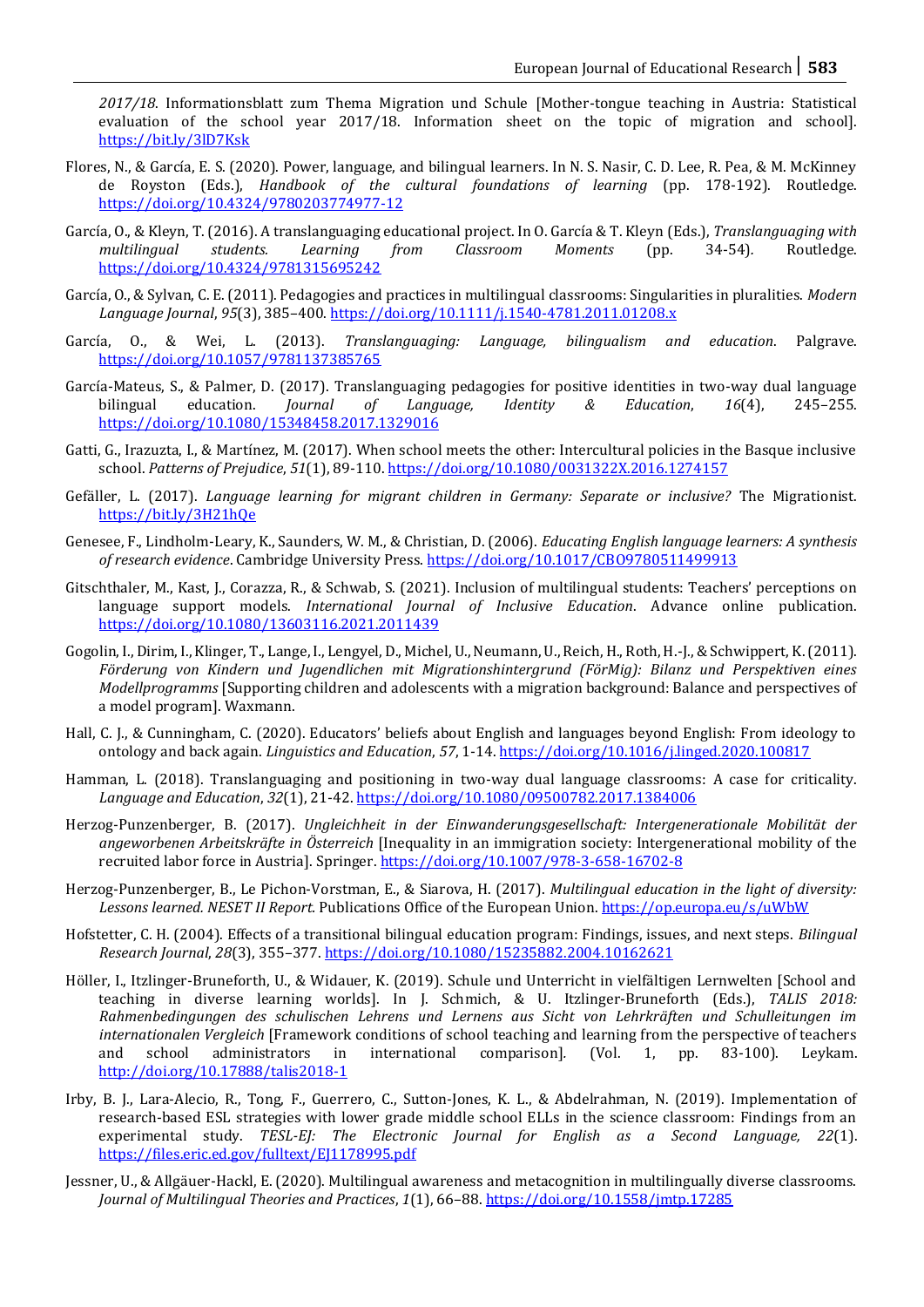- Karakayalı, J., zur Nieden, B., Kahveci, Ç., Groß, S., Heller, M., & Güleryüz, T. (2016). *'Willkommensklassen' in Berlin: Mit Segregation zur Inklusion?* ['Welcome classes' in Berlin: With segregation to inclusion?]. Berliner Institut für empirische Integrations- und Migrationsforschung [Berlin Institute for Integration and Migration Research] (BIM). <https://bit.ly/33ylv5p>
- Kast, J., & Schwab, S. (2020). Teachers' and parents' attitudes towards inclusion of pupils with a first language other than the language of instruction. *International Journal of Inclusive Education*. Advance online publication. <https://doi.org/10.1080/13603116.2020.1837267>
- Kocaj, A., Kuhl, P., Kroth, A., Pant, H. A., & Stanat, P. (2014). Wo lernen Kinder mit sonderpädagogischem Förderbedarf besser? Ein Vergleich schulischer Kompetenzen zwischen Regel- und Förderschulen in der Primarstufe [Where do children with special educational needs learn better? A comparison of school competencies between regular and special needs schools in primary education]. *Kölner Zeitschrift für Soziologie und Sozialpsychologie* [*Cologne Journal of Sociology and Social Psychology*], *66*, 165-191[. https://link.springer.com/article/10.1007/s11577-014-0253-x](https://link.springer.com/article/10.1007/s11577-014-0253-x)
- Koehler, C., & Schneider, J. (2019). Young refugees in education: The particular challenges of school systems in Europe. *Comparative Migration Studies*, *7*, 1-20[. https://doi.org/10.1186/s40878-019-0129-3](https://doi.org/10.1186/s40878-019-0129-3)
- Lessard, A., Butler-Kisber, L., Fortin, L., & Marcotte, D. (2014). Analyzing the discourse of dropouts and resilient students. *The Journal of Educational Research 107*(2), 103–110.<https://doi.org/10.1080/00220671.2012.753857>
- Lindholm-Leary, K. J., & Genesee, F. (2014). Student outcomes in one-way, two-way, and indigenous language immersion education. *Journal of Immersion and Content-Based Language Education, 2*(2), 165-180. <https://doi.org/10.1075/jicb.2.2.01lin>
- Lindholm-Leary, K. J., & Hernandez, A. (2011). Achievement and language proficiency of Latino students in dual language programmes: Native English speakers, fluent English/previous ELLs, and current ELLs. *Journal of Multilingual and Multicultural Development, 32*(6), 531– 545[. https://doi.org/10.1080/01434632.2011.611596](https://doi.org/10.1080/01434632.2011.611596)
- Lucas, T., & Villegas, A. M. (2011). A framework for preparing linguistically responsive teachers. In T. Lucas (Ed.), *Teacher preparation for linguistically diverse classrooms: A resource for teacher educators (pp. 3-17).* Routledge. <https://doi.org/10.4324/9780203843239>
- Lyster, R. (2007). *Learning and teaching languages through content: A counterbalanced approach*. John Benjamins. <https://doi.org/10.1075/lllt.18>
- Marsh, H. W., Tracey, D. K., & Craven, R. G. (2006). Multidimensional self-concept structure for preadolescents with mild intellectual disabilities: A hybrid multigroup-mimic approach to factorial invariance and latent mean differences. *Educational and Psychological Measurement*, *66*, 795–818. <https://doi.org/10.1177/0013164405285910>
- May, S. (Ed.). (2013). *The multilingual turn: Implications for SLA, TESOL, and bilingual education*. Routledge.
- Mayrhofer, L., Oberwimmer, K., Toferer, B., Neubacher, M., Freunberger, R., Vogtenhuber, S., & Baumegger, D. (2019). Indikatoren C: Prozesse des Schulsystems [Indicators C: Processes of the school system]. In K. Oberwimmer, S. Vogtenhuber, L. Lassnigg, & C. Schreiner (Eds.), *Nationaler Bildungsbericht Österreich 2018 – Band 1: Das Schulsystem im Spiegel von Daten und Indikatoren* [National education report Austria 2018 - Volume 1: The school system as reflected by data and indicators]*.* Leykam[. http://doi.org/10.17888/nbb2018-1.2](http://doi.org/10.17888/nbb2018-1.2)
- Melo-Pfeifer, S. (2018). The multilingual turn in foreign language education. In A. Bonnet, & P. Siemund (Eds.), *Foreign language education in multilingual classrooms* (pp. 191-212)*.* John Benjamins[. https://doi.org/10.1075/hsld.7](https://doi.org/10.1075/hsld.7)
- Mensing, M. (2021). *Integrating students from migrant backgrounds into the education system in Austria* [Unpublished bachelor's thesis]. University of Vienna.
- Moinolnolki, N., & Han, M. (2017). No child left behind: What about refugees? *Childhood Education*, *93*(1), 3-9. <https://doi.org/10.1080/00094056.2017.1275231>
- Möller, J., Hohenstein, F., Fleckenstein, J., Köller, O., & Baumert, J. (Eds.). (2017). *Erfolgreich integrieren: Die Staatliche Europa-Schule Berlin* [Successful integration: The Staatliche Europa-Schule Berlin]. Waxmann.
- Müller, B., & Schweiger, H. (2018). *Stellungnahme von Forschenden und Lehrenden des Bereichs Deutsch als Zweitsprache der Universitäten Graz, Innsbruck, Salzburg und Wien zum Bildungsprogramm 2017 bis 2022 der österreichischen Bundesregierung* [Statement by researchers and teachers of German as a Second Language at the Universities of Graz, Innsbruck, Salzburg and Vienna on the Austrian Federal Government's education program 2017 to 2022]. <https://bit.ly/3otWMaF>
- Nilsson, J., & Axelsson, M. (2013). "Welcome to Sweden...": Newly arrived students' experiences of pedagogical and social provision in introductory and regular classes. *International Electronic Journal of Elementary Education, 6*(1), 137- 164[. https://www.iejee.com/index.php/IEJEE/article/view/37](https://www.iejee.com/index.php/IEJEE/article/view/37)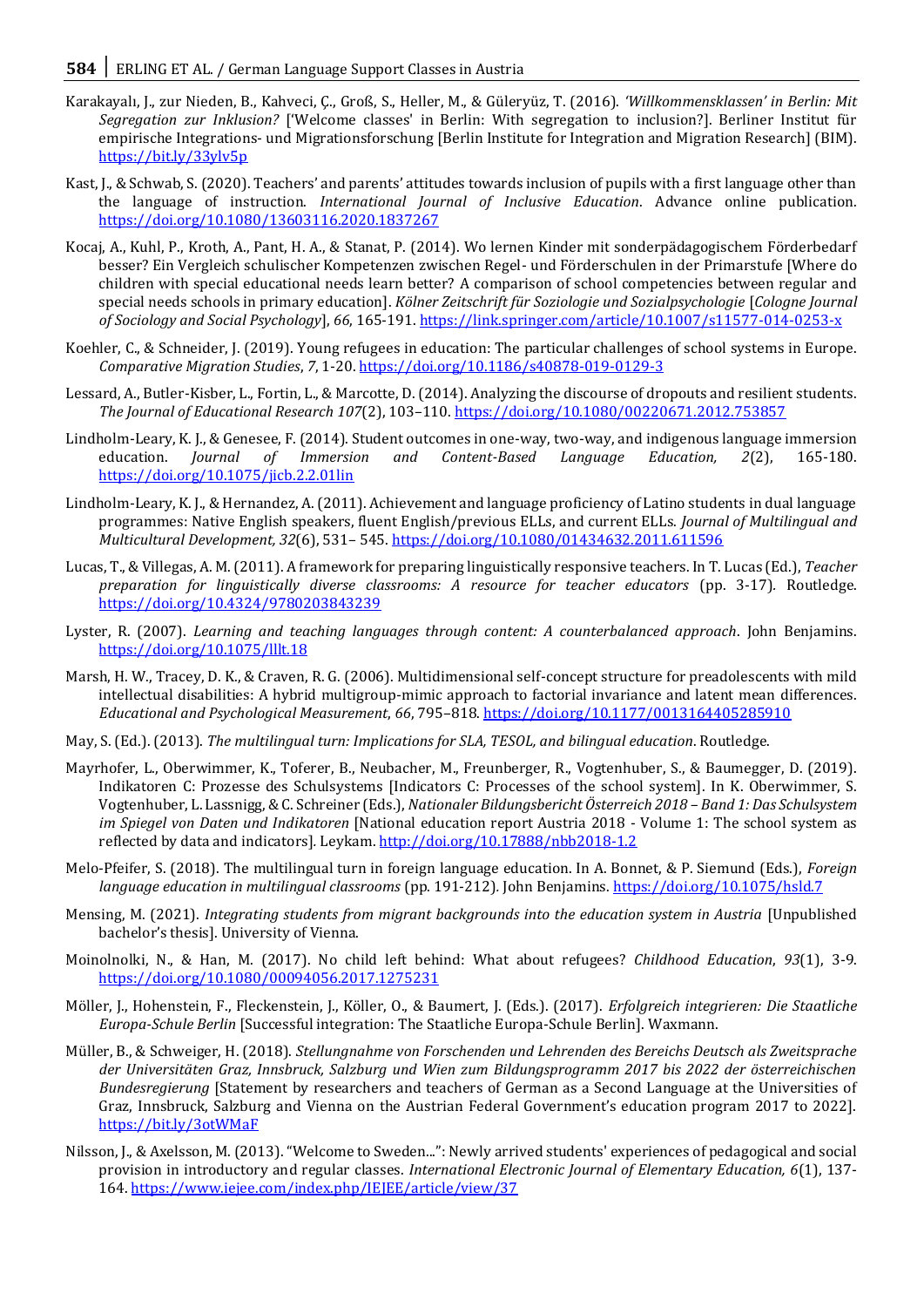- Nilsson, J., & Bunar, N. (2016). Educational responses to newly arrived students in Sweden: Understanding the structure and influence of post-migration ecology. *Scandinavian Journal of Educational Research*, *60*(4), 399-416. <https://doi.org/10.1080/00313831.2015.1024160>
- Opriessnig, S., Waxenegger, A., & Oberwimmer, K. (2019). *Evaluationsbericht. Evaluation Sprachfördermaßnahmen nach §8e SchOG*. *Bundesinstitut für Bildungsforschung, Innovation & Entwicklung des österreichischen Schulwesens* [Evaluation report. Evaluation of language support measures according to §8e SchOG. Federal Institute for Educational Research, Innovation & Development of the Austrian School System]<https://bit.ly/3GkXNHQ>
- Organisation for Economic Co-operation and Development. (2018a). *The resilience of students with an immigrant background: Factors that shape well-being*.<https://doi.org/10.1787/9789264292093-en>
- Organisation for Economic Co-operation and Development. (2018b). *Equity in education: Breaking down barriers to social mobility. PISA*.<https://doi.org/10.1787/9789264073234-en>
- Ovando, C. J., Combs, M. C., & Collier, V. P. (2005). *Bilingual and ESL classrooms: Teaching in multicultural contexts*. McGraw-Hill.
- Oxford, R. (1997). Cooperative Learning, Collaborative Learning, and Interaction: Three Communicative Strands in the Language Classroom. *The Modern Language Journal, 81*(4), 443-456.<https://doi.org/10.2307/328888>
- Paradis, J. (2009). Second language acquisition in childhood. In E. Hoff, & M. Shatz (Eds.), *Handbook of language development*. Blackwell[. https://doi.org/10.1002/9780470757833.ch19](https://doi.org/10.1002/9780470757833.ch19)
- Purkarthofer, J. (2016). Begriffe von mehrsprachigkeit: Sprachliche bildung der pädagoginnen vom kindergarten bis zur erwachsenenbildung: Eine empirische untersuchung ausgewählter curricula [Conceptions of multilingualism: Language-supportive education of teachers from kindergarten to adult education: An empirical study of selected curricula.] Wien. https://bit.ly/3DrBTkz
- Purkarthofer, J., & Mossakowski, J. (2011). Bilingual teaching for multilingual students? Innovative dual-medium models in Slovene-German schools in Austria. *International Review of Education, 57*, 551–565. <https://doi.org/10.1007/s11159-011-9255-3>
- Ray-Subramanian, C. E. (2011). Structured English immersion. In S. N. J. A. Goldstein (Ed.), *Encyclopedia of child behavior and development*. Springer. [https://doi.org/10.1007/978-0-387-79061-9\\_2825](https://doi.org/10.1007/978-0-387-79061-9_2825)
- Resch, K., Gitschthaler, M., & Schwab, S. (2022). Teacher's perceptions of separate language learning models for students with immigrant background in Austrian schools. *Intercultural Education Journal*. Manuscript submitted for publication.
- Roseth, C. J., Johnson, D. W., & Johnson, R. T. (2008). Promoting early adolescents' achievement and peer relationships: The effects of cooperative, competitive, and individualistic goal structures. *Psychological Bulletin*, *134*(2), 223–246. <https://doi.org/10.1037/0033-2909.134.2.223>
- Savignon, S. J. (2002). Communicative language teaching: Linguistic theory and classroom practice. In S. J. Savignon (Ed.), *Interpreting communicative language teaching: Contexts and concerns in teacher education* (pp. 1–28). Yale University Press.<http://www.jstor.org/stable/j.ctt1npsh9.4>
- Schreiner, C., Suchań, B., & Salchegger, S. (2020). Monitoring student achievement in Austria: Implementation, results and political reactions. In H. Harju-Luukkainen, N. McElvany, & J. Stang (Eds.), *Monitoring student achievement in the 21st Century* (pp. 65-78). Springer.<https://doi.org/10.1007/978-3-030-38969-7>
- Schwab, S. (2018a). Peer-relations of students with special educational needs in inclusive education. In S. Polenghi, M. Fiorucci, & L. Agostinetto (Eds.), *Diritti Cittadinanza Inclusione* [Rights Citizenship Inclusion] (pp. 15-24). Pensa MultiMedia.
- Schwab, S. (2018b). *Attitudes towards Inclusive Schooling. A study on students', teachers' and parents' attitudes.* Waxmann.
- Schwab, S. (2020, January 30). *Inclusive and special education in Europe.* Oxford Research Encyclopedia of Education. <https://doi.org/10.1093/acrefore/9780190264093.013.1230>
- Schwab, S., & Gitschthaler, M. (2021). *Stellungnahme betreffend Deutschförderklassen und MIKA-D Test. Parlamentarische Bürgerinitiative betreffend die Abschaffung der Deutschförderklassen und des MIKA-D Tests* [Statement regarding German Support Classes and the MIKA-D Test. Parliamentary citizens' initiative concerning the abolition of German Support Classes and the MIKA-D Test][. https://bit.ly/3lFv0WS](https://bit.ly/3lFv0WS)
- Schwab, S., Kast, J., & Lindner, K.-T. (2020). *Deutschförderklassen und Deutschförderkurse: Ergebnisse zur Befragung von Lehrer\*innen* [German Support Classes and German Support Courses: Results of a teachers' survey]. <https://bit.ly/3InGIz1>